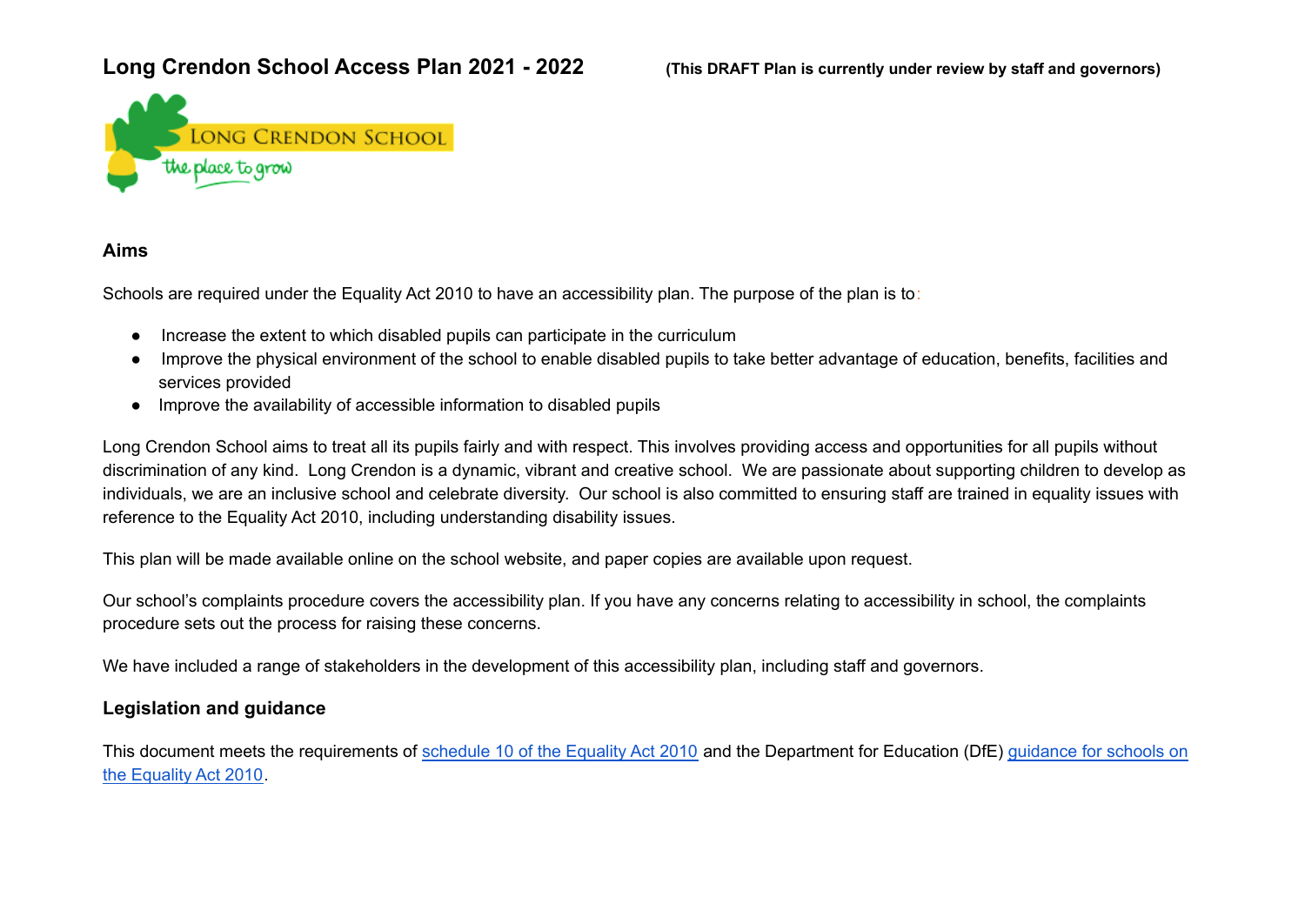The Equality Act 2010 defines an individual as disabled if they have a physical or mental impairment that has a 'substantial' and 'long-term' adverse effect on their ability to undertake normal day to day activities.

Under the Special [Educational](https://www.gov.uk/government/publications/send-code-of-practice-0-to-25) Needs and Disability (SEND) Code of Practice, 'long-term' is defined as 'a year or more' and 'substantial' is defined as 'more than minor or trivial'. The definition includes sensory impairments such as those affecting sight or hearing, and long-term health conditions such as asthma, diabetes, epilepsy and cancer.

Schools are required to make 'reasonable adjustments' for pupils with disabilities under the Equality Act 2010, to alleviate any substantial disadvantage that a disabled pupil faces in comparison with non-disabled pupils. This can include, for example, the provision of an auxiliary aid or adjustments to premises.

#### **Long Crendon School Accessibility Action Plan**

| PHYSICAL ACCESS                          | TO ENSURE PHYSICAL ACCESS FOR PUPILS/VISITORS WITH LIMITED MOBILITY:                                                                                                                                                                                                                                           |                                                                                                                                                                                                                                                                                                                                                                                        |                                                                                                                                                                                                                                                           |
|------------------------------------------|----------------------------------------------------------------------------------------------------------------------------------------------------------------------------------------------------------------------------------------------------------------------------------------------------------------|----------------------------------------------------------------------------------------------------------------------------------------------------------------------------------------------------------------------------------------------------------------------------------------------------------------------------------------------------------------------------------------|-----------------------------------------------------------------------------------------------------------------------------------------------------------------------------------------------------------------------------------------------------------|
| <b>TIMESCALE</b>                         | AIM                                                                                                                                                                                                                                                                                                            | <b>STRATEGY</b>                                                                                                                                                                                                                                                                                                                                                                        | <b>OUTCOME</b>                                                                                                                                                                                                                                            |
| Ongoing/In response to<br>immediate need | To ensure that LEA are aware<br>of areas of the school – indoor<br>and outdoor facilities – where<br>there are potential barriers to<br>physical access e.g.<br>Entry and exit to playground<br>Access to upstairs<br>classrooms/art room<br>Access to swimming pool<br>Access to one of the KS1<br>classrooms | SLT to:<br>Inform new staff of<br>written procedure<br>Remind existing staff of<br>procedure<br>Staff aware of LEA support services<br>available as required<br>Staff training and awareness<br>programme as required<br>Allocation of classrooms and<br>organisation of classroom resources and<br>furniture to ensure easy access for all<br>pupils<br>Use of ramps when appropriate | Teachers all aware of<br>written procedure<br>Teachers and pupils adhere to<br>procedure if required Written<br>procedure shared with parents<br>if required<br>Prospective pupils with limited<br>mobility have full physical<br>access to the<br>school |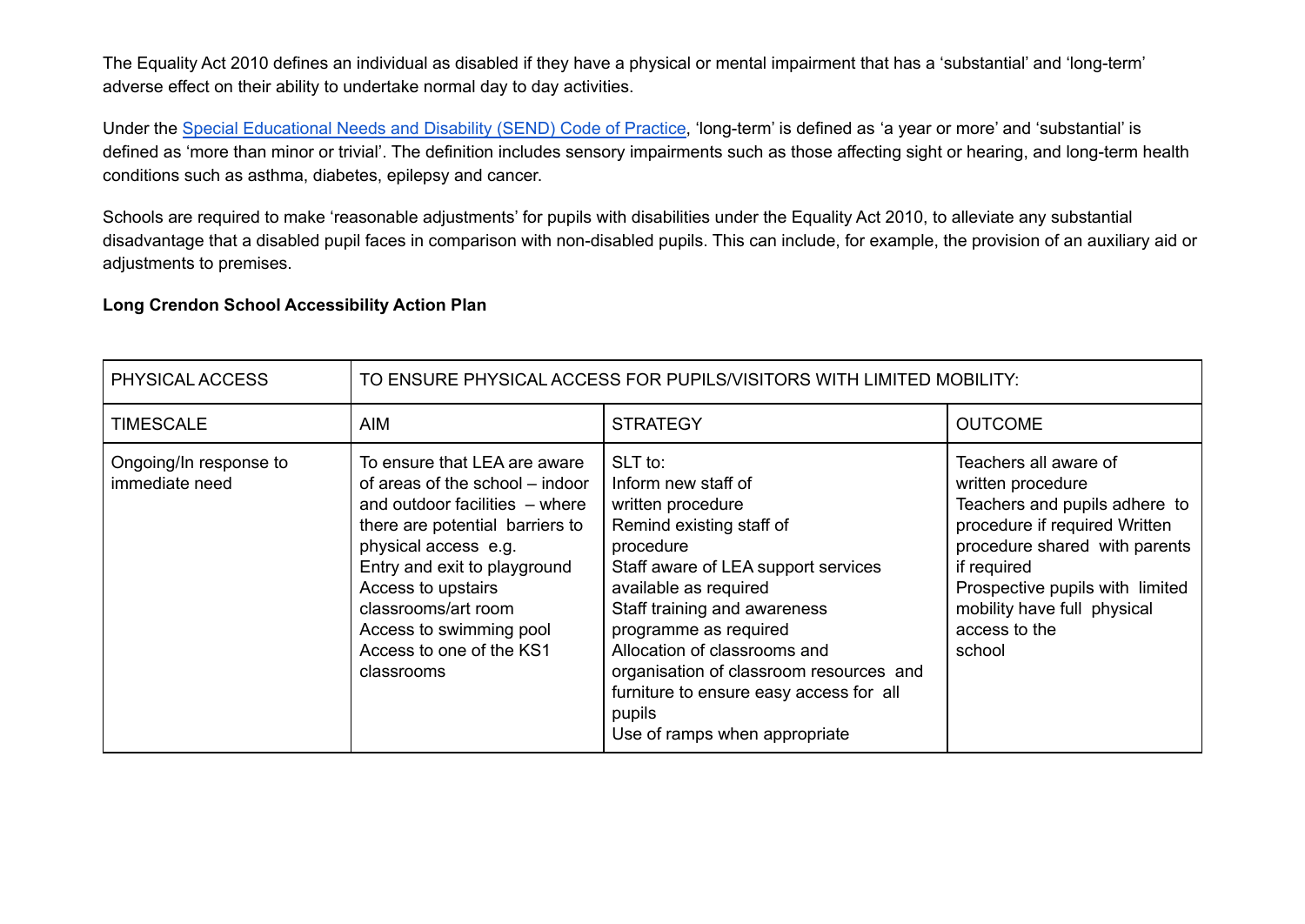| Ongoing/In response to<br>immediate need | As part of the annual review of<br>H &S, carry out review of all<br>areas of the school in order to<br>ensure that there are no<br>physical barriers to access for<br>pupils with a range of<br>disabilities/identify areas<br>where work may be needed to<br>improve accessibility. | Site manager to carry<br>out regular physical<br>review<br>SLT to monitor<br>Records and report to Premises<br>Committee if action is required to facilitate<br>access. | Full physical access to the<br>curriculum<br>Regular review of premises by<br>site manager/Premises<br>committee.<br>Continued record of reviews in<br>H & S log book |
|------------------------------------------|--------------------------------------------------------------------------------------------------------------------------------------------------------------------------------------------------------------------------------------------------------------------------------------|-------------------------------------------------------------------------------------------------------------------------------------------------------------------------|-----------------------------------------------------------------------------------------------------------------------------------------------------------------------|
| Appendix A reviewed                      | Appendix A reflects current                                                                                                                                                                                                                                                          | Reviewed annually, or when required and                                                                                                                                 | School is accessible to all                                                                                                                                           |
| annually, or as required                 | needs of school community                                                                                                                                                                                                                                                            | adaptations made if necessary                                                                                                                                           | users.                                                                                                                                                                |

# Long Crendon School Access Plan 2021-2022

| CURRICULUM ACCESS | ALL CHILDREN TO HAVE ACCESS TO A SUITABLY CHALLENGING, BROAD AND BALANCED<br><b>CURRICULUM</b> |                 |                |
|-------------------|------------------------------------------------------------------------------------------------|-----------------|----------------|
| TIMESCALE         | AIM                                                                                            | <b>STRATEGY</b> | <b>OUTCOME</b> |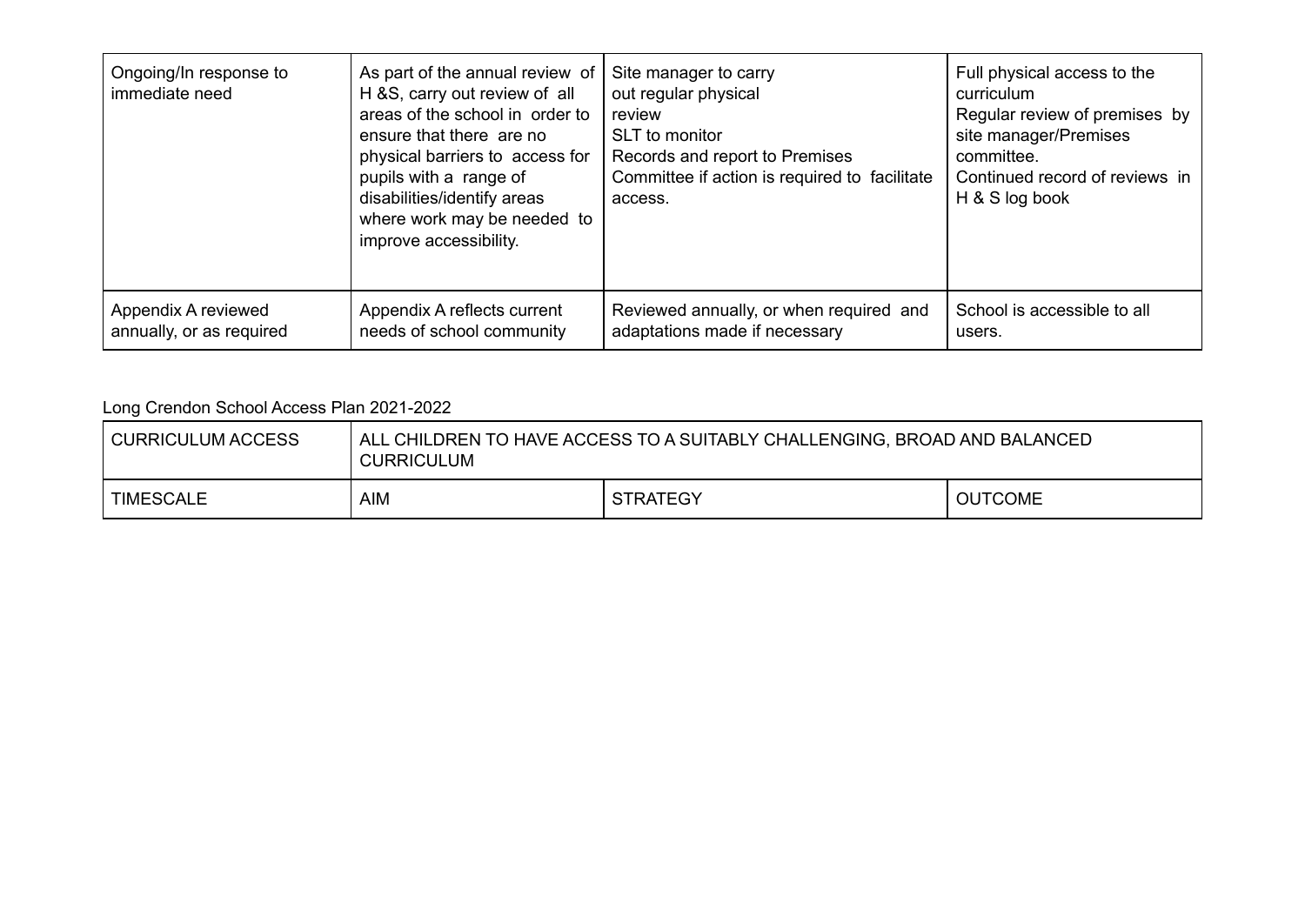| Ongoing | The school recognises a wide<br>range of special needs and<br>abilities and has made<br>provision across the<br>curriculum to meet these | Use of EHC plans to set short term<br>achievable targets in relation to basic<br>skills.<br>Individual support or coaching from<br>SENDCO, specialist teacher or Teaching<br>Assistant where appropriate,<br>sometimes within the classroom and<br>sometimes withdrawn from the<br>classroom.<br>1-1 tuition<br>Writer of the Week award, School<br>sticker/house point system and Values<br>awards to motivate and promote<br>self-esteem. | Every child makes at least<br>satisfactory progress and<br>works to the best of their ability |
|---------|------------------------------------------------------------------------------------------------------------------------------------------|---------------------------------------------------------------------------------------------------------------------------------------------------------------------------------------------------------------------------------------------------------------------------------------------------------------------------------------------------------------------------------------------------------------------------------------------|-----------------------------------------------------------------------------------------------|
|         |                                                                                                                                          |                                                                                                                                                                                                                                                                                                                                                                                                                                             |                                                                                               |
| Ongoing | SENCO to be familiar with<br>specific needs of all children<br>on SEN register                                                           | SENDCO & SLT to review EHCs and SEN<br>provision.<br>EHC days held termly for liaison between<br>SENDCO and teaching staff.                                                                                                                                                                                                                                                                                                                 | Appropriate intervention<br>strategies in place for all SEN<br>children                       |
| Ongoing | Appendix B updated                                                                                                                       | All curriculum teams revisit Appendix B                                                                                                                                                                                                                                                                                                                                                                                                     | Appendix B reflects current<br>requirements of the school                                     |

Long Crendon School Access Plan 2021-2022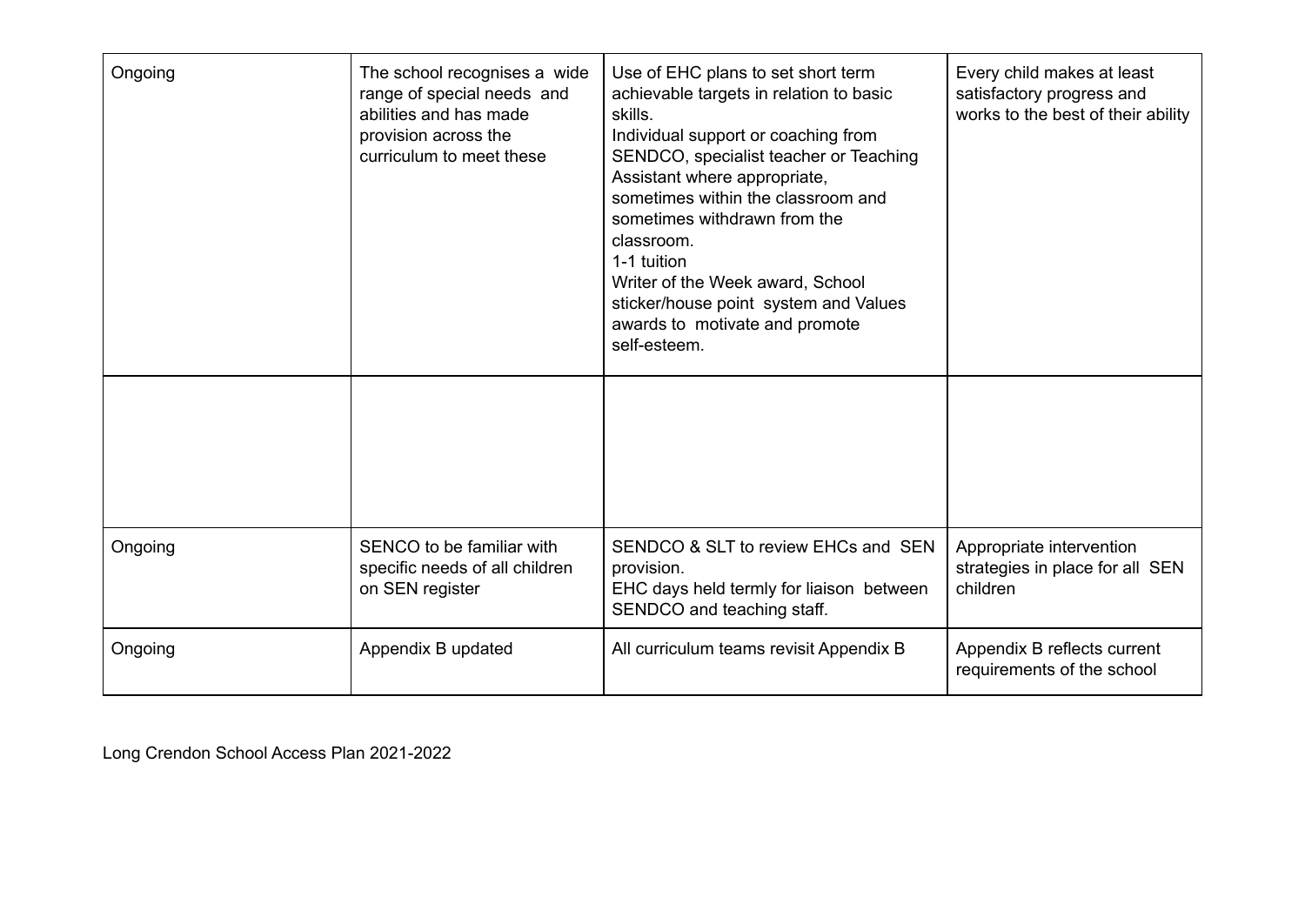| Ongoing/in response to<br>immediate need | Staff have appropriate<br>training.<br>Timetabling takes into<br>account curriculum access                 | Staff meeting time/external courses as<br>required       | Staff training helps teachers<br>understand the need to adapt<br>lesson plans to meet the<br>needs of pupils with specific<br>requirements and disabilities.<br>Those with responsibility for<br>timetabling curriculum<br>provision consider access to<br>specialist provision such as<br>food technology, ICT and<br>library. |
|------------------------------------------|------------------------------------------------------------------------------------------------------------|----------------------------------------------------------|---------------------------------------------------------------------------------------------------------------------------------------------------------------------------------------------------------------------------------------------------------------------------------------------------------------------------------|
| Ongoing                                  | To look at potential intake for<br>following term/year and<br>identify any access<br>issues/training needs | Provide relevant training as required                    | All staff feel competent and<br>supported in dealing with a<br>wide range of<br>ability/disability                                                                                                                                                                                                                              |
| Ongoing                                  | Ensure that disabled pupils<br>can participate in wider<br>curriculum e.g. visits, clubs etc               | Audit activities as required to ensure<br>accessibility. | All students have access to<br>wider curriculum                                                                                                                                                                                                                                                                                 |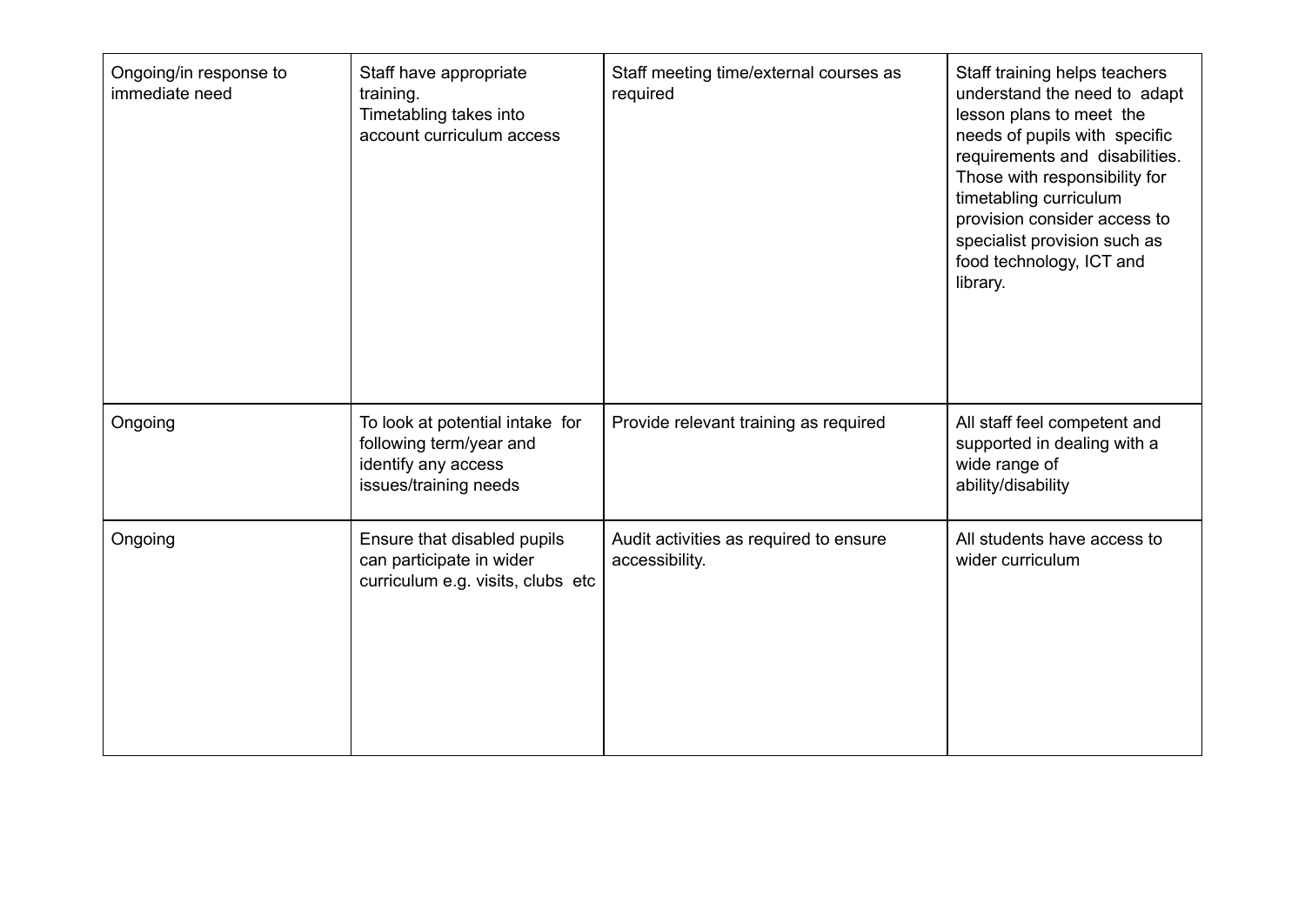| <b>ACCESS TO</b><br><b>INFORMATION</b> | TO ENSURE THAT ALL REQUIRED INFORMATION CAN BE EASILY ACCESSED BY ALL<br><b>STAKEHOLDERS</b>                                                                                                                                                     |                                                                                                                                                                                                                                                                                                                                                                                                  |                                                                                                                                        |
|----------------------------------------|--------------------------------------------------------------------------------------------------------------------------------------------------------------------------------------------------------------------------------------------------|--------------------------------------------------------------------------------------------------------------------------------------------------------------------------------------------------------------------------------------------------------------------------------------------------------------------------------------------------------------------------------------------------|----------------------------------------------------------------------------------------------------------------------------------------|
| Ongoing                                | To identify in consultation with<br>the LEA/Stakeholders any<br>materials and events where<br>access to information may<br>need to be altered in order to<br>ensure that<br>disabled pupils and/or<br>parents have full access to<br>information | Consultation with LEA as appropriate Insert<br>statement in<br>prospectus/newsletter/website/welcome<br>pack making parents aware of potential for<br>adapting materials if required. Create<br>alternative means of<br>communication as required – office to<br>maintain database<br>Large print, audiotapes and other aids are<br>considered when planning work for<br>disabled or SEN pupils. | Support services consulted for<br>advice when required.<br>Information available for<br>parents and pupils in a variety<br>of formats. |

## **Monitoring arrangements**

This document will be reviewed every **3** years, but may be reviewed and updated more frequently if necessary.

It will be approved by the governing body.

## **Links with other policies**

This accessibility plan is linked to the following policies and documents:

Risk assessment policy